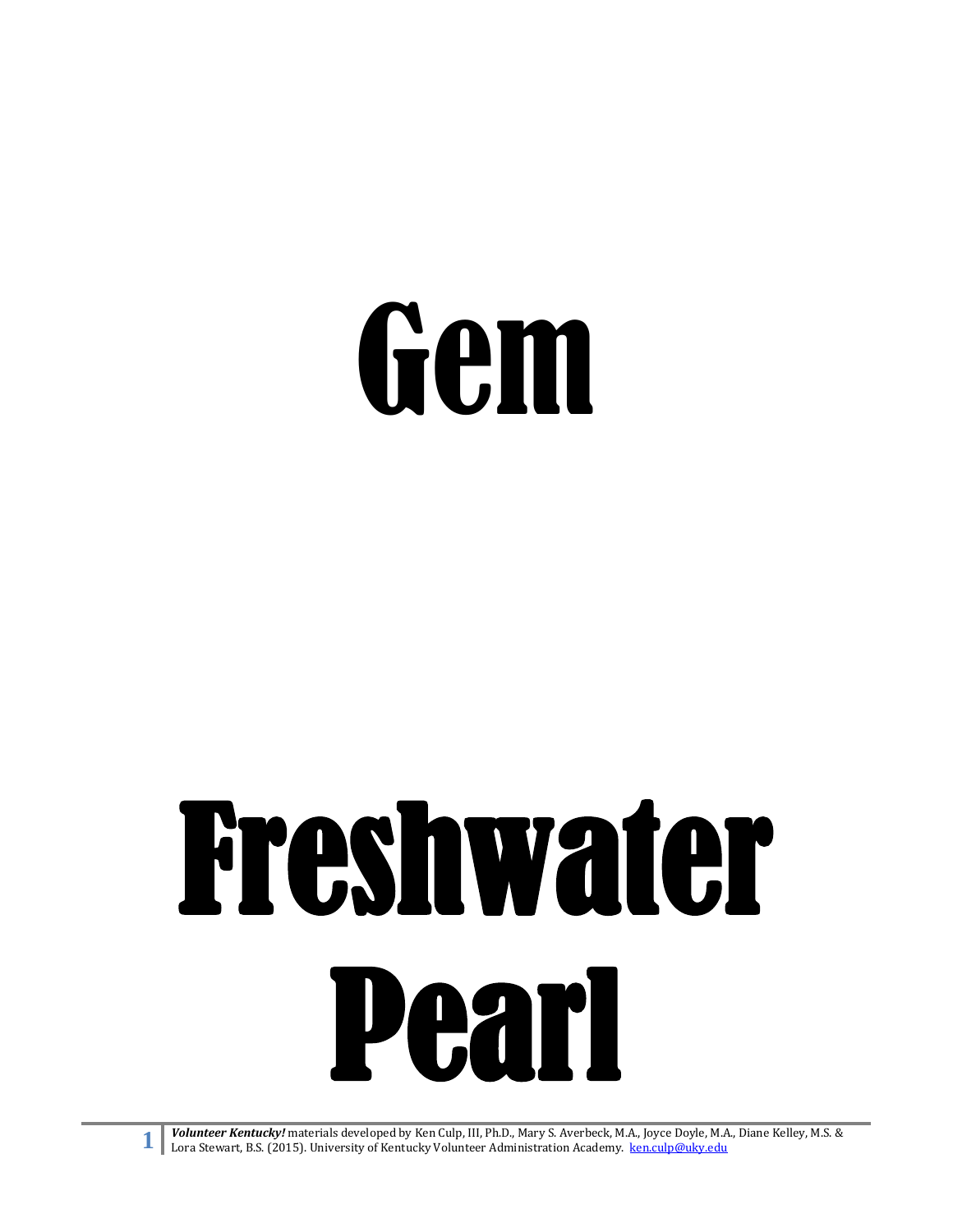### Fruit



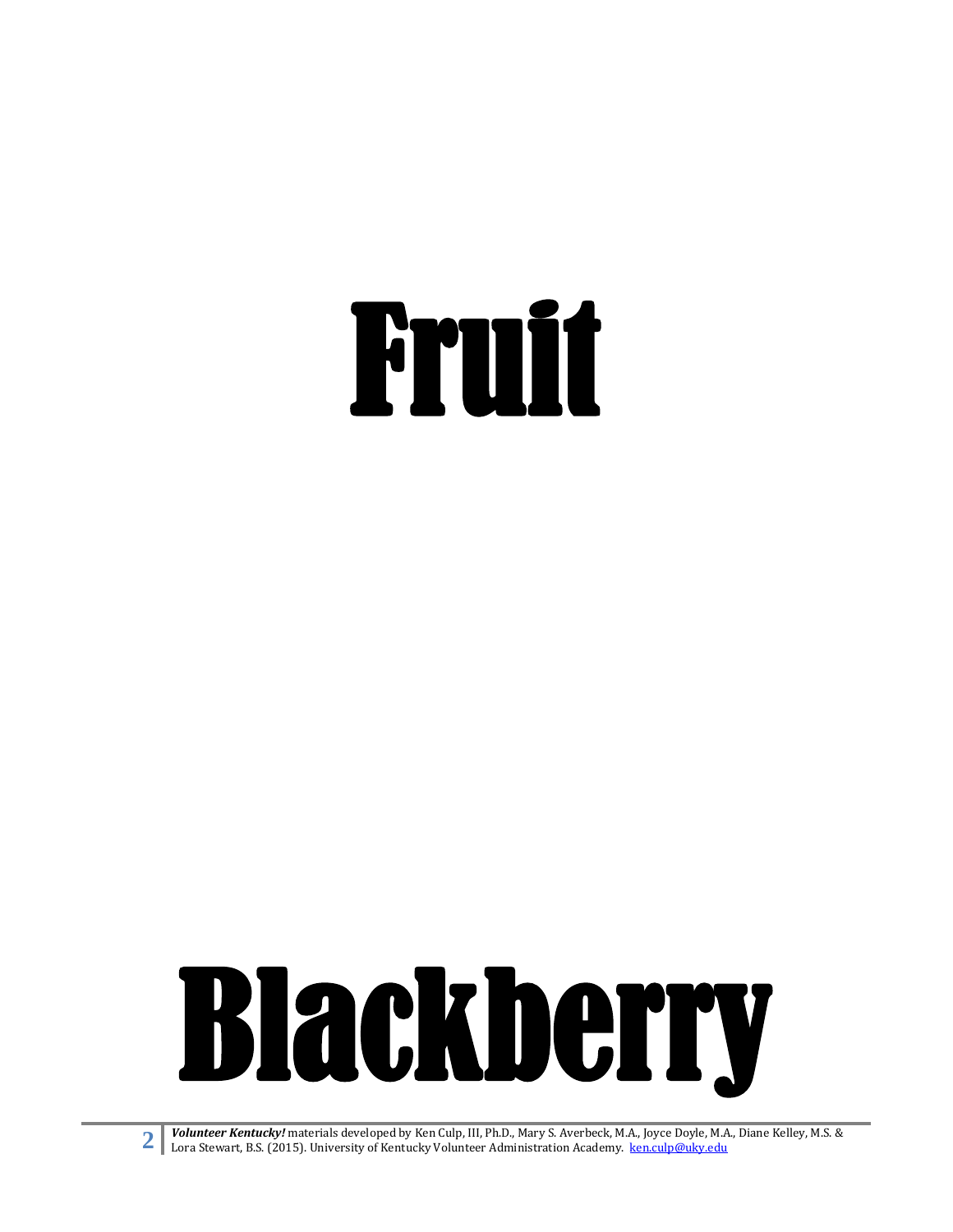### Crider

### Soil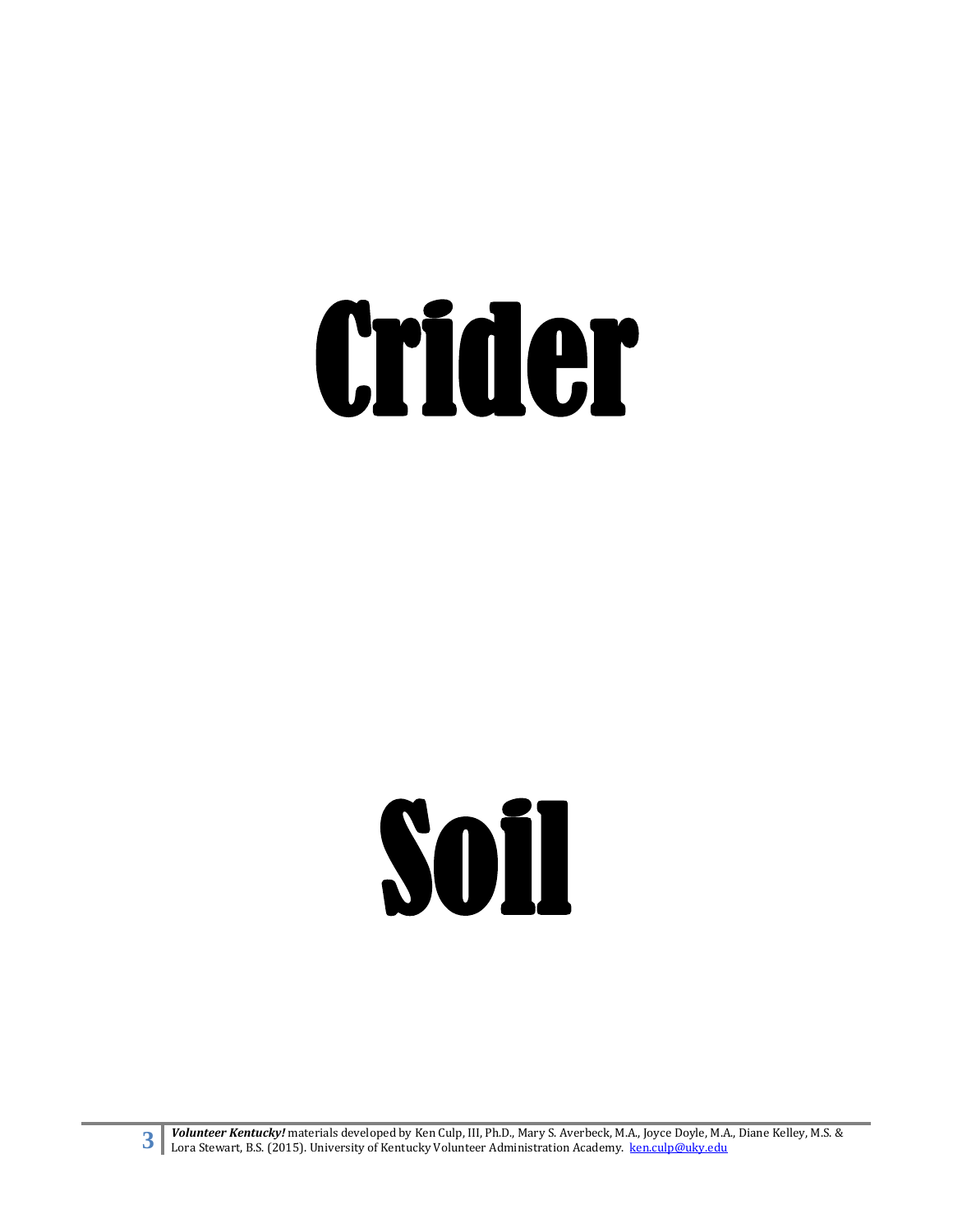# Unbridled Spirit

## Slogan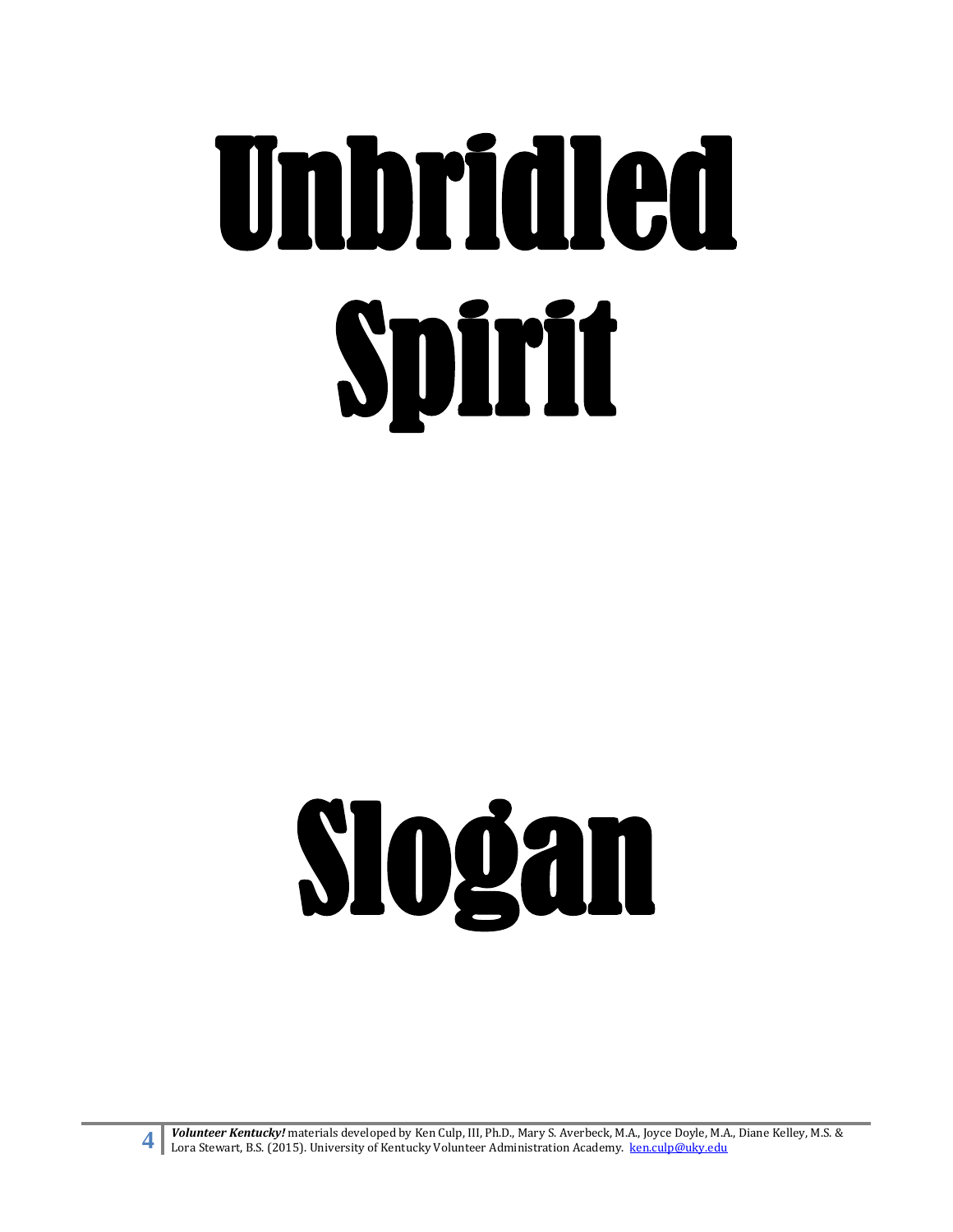## Thoroughbred

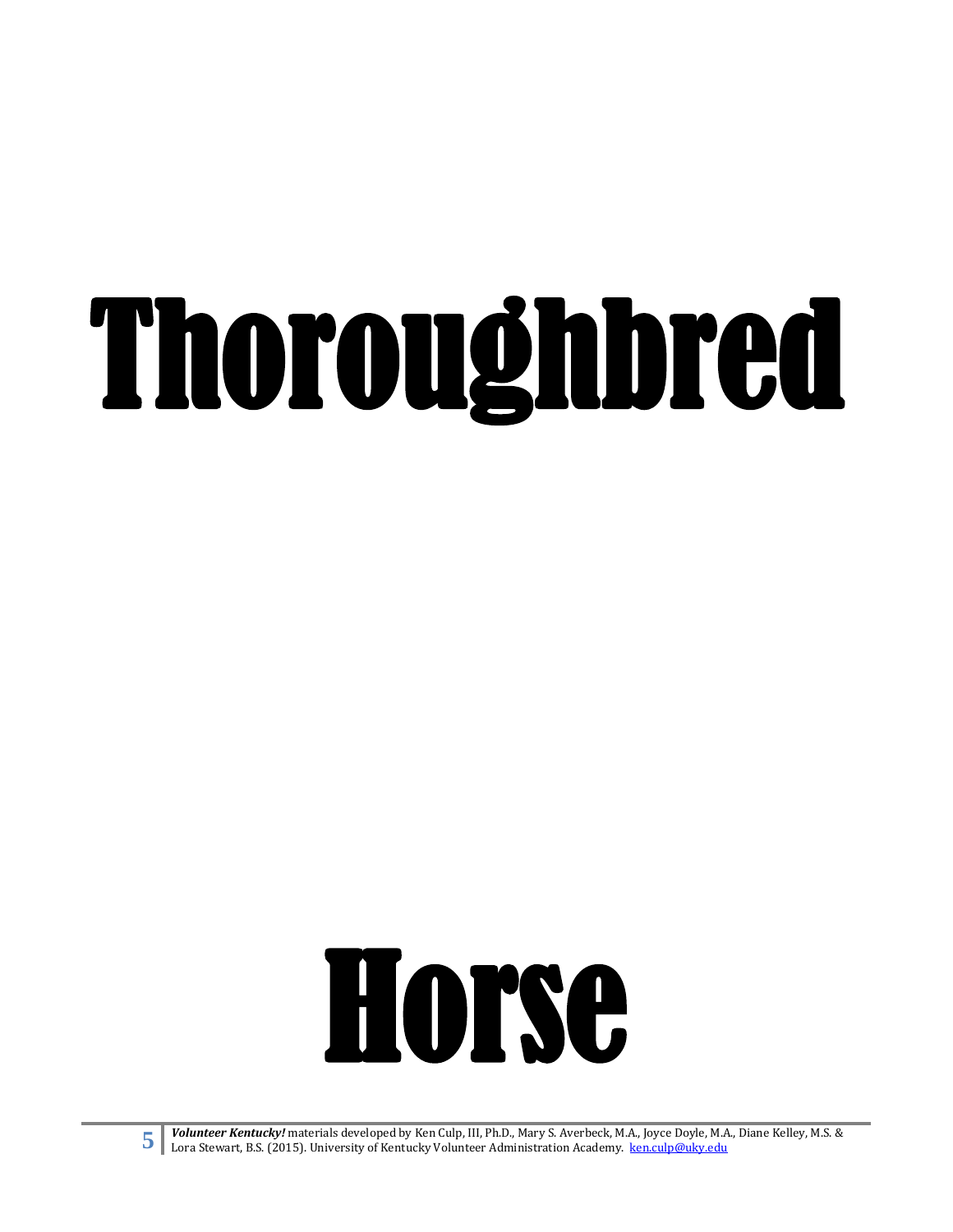### Flower

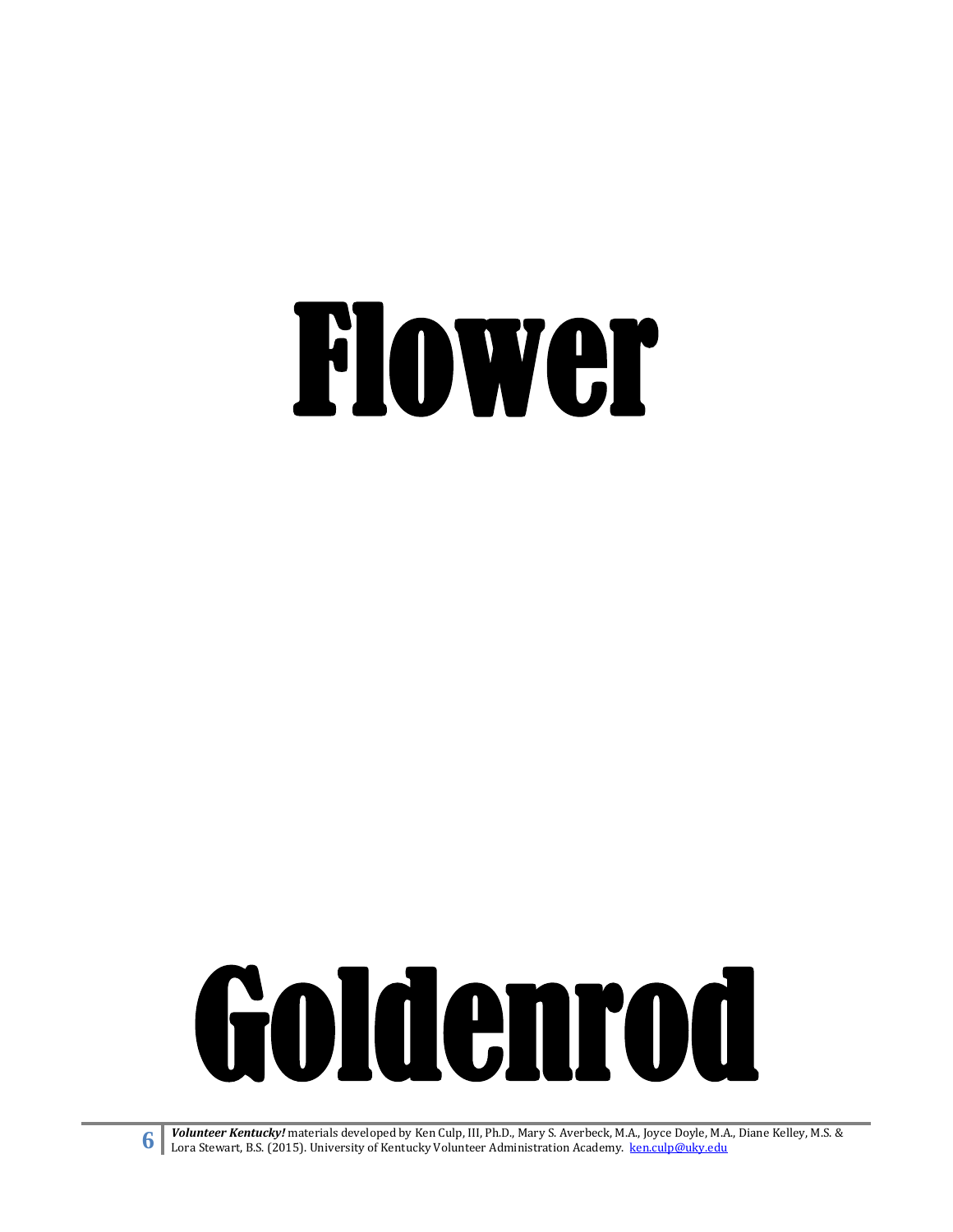### Drink

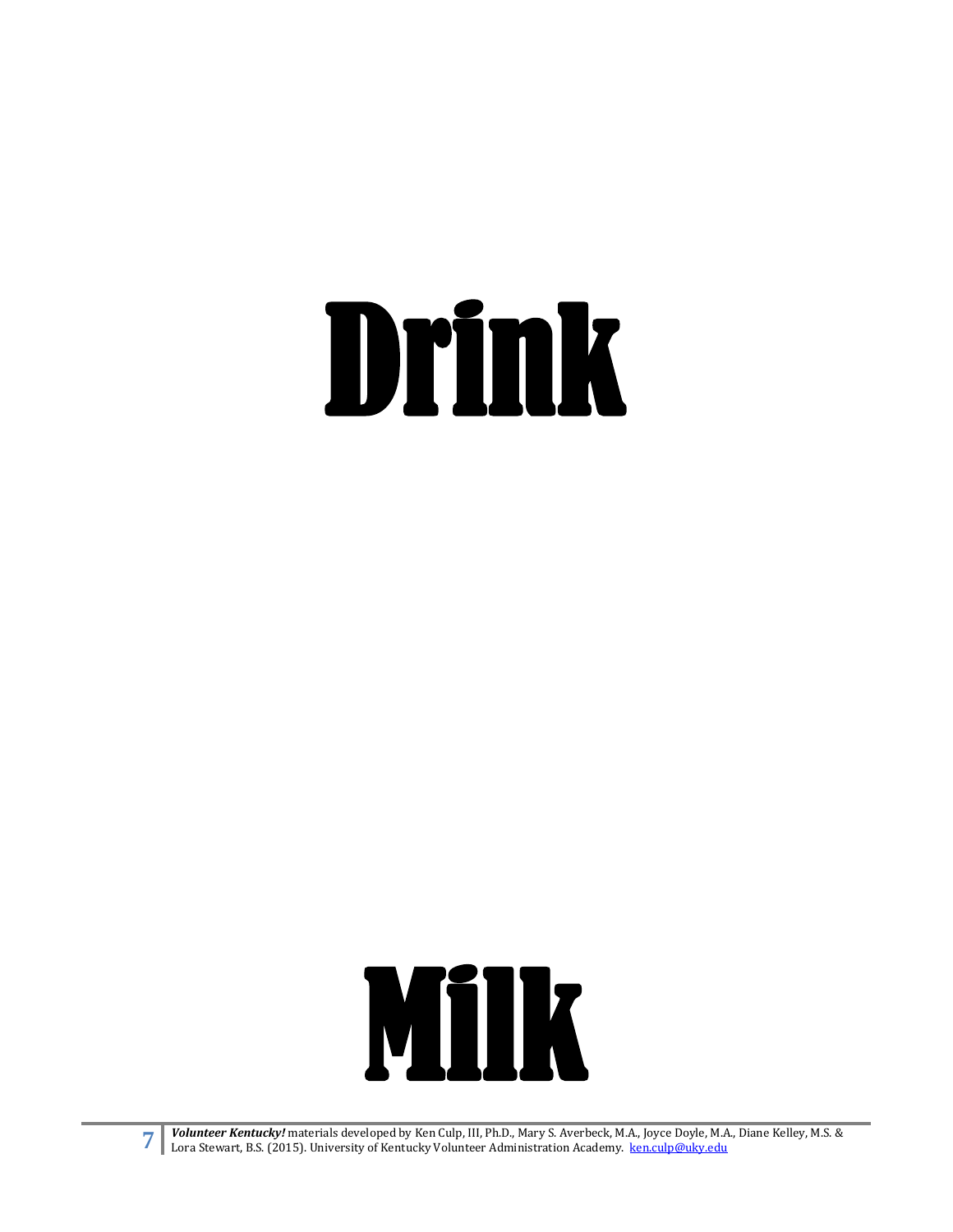## Agate

### Rock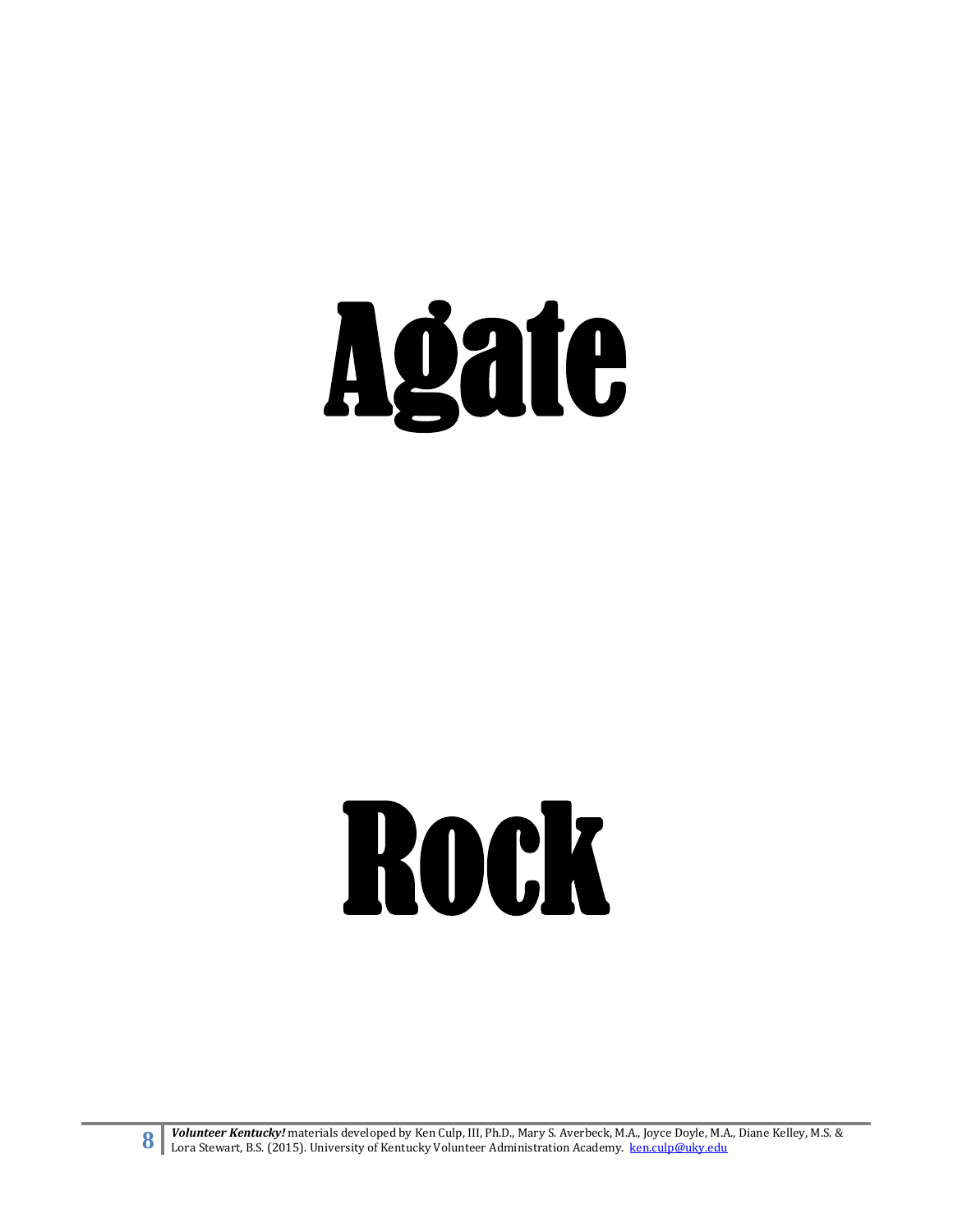# Clogging

#### **Dance**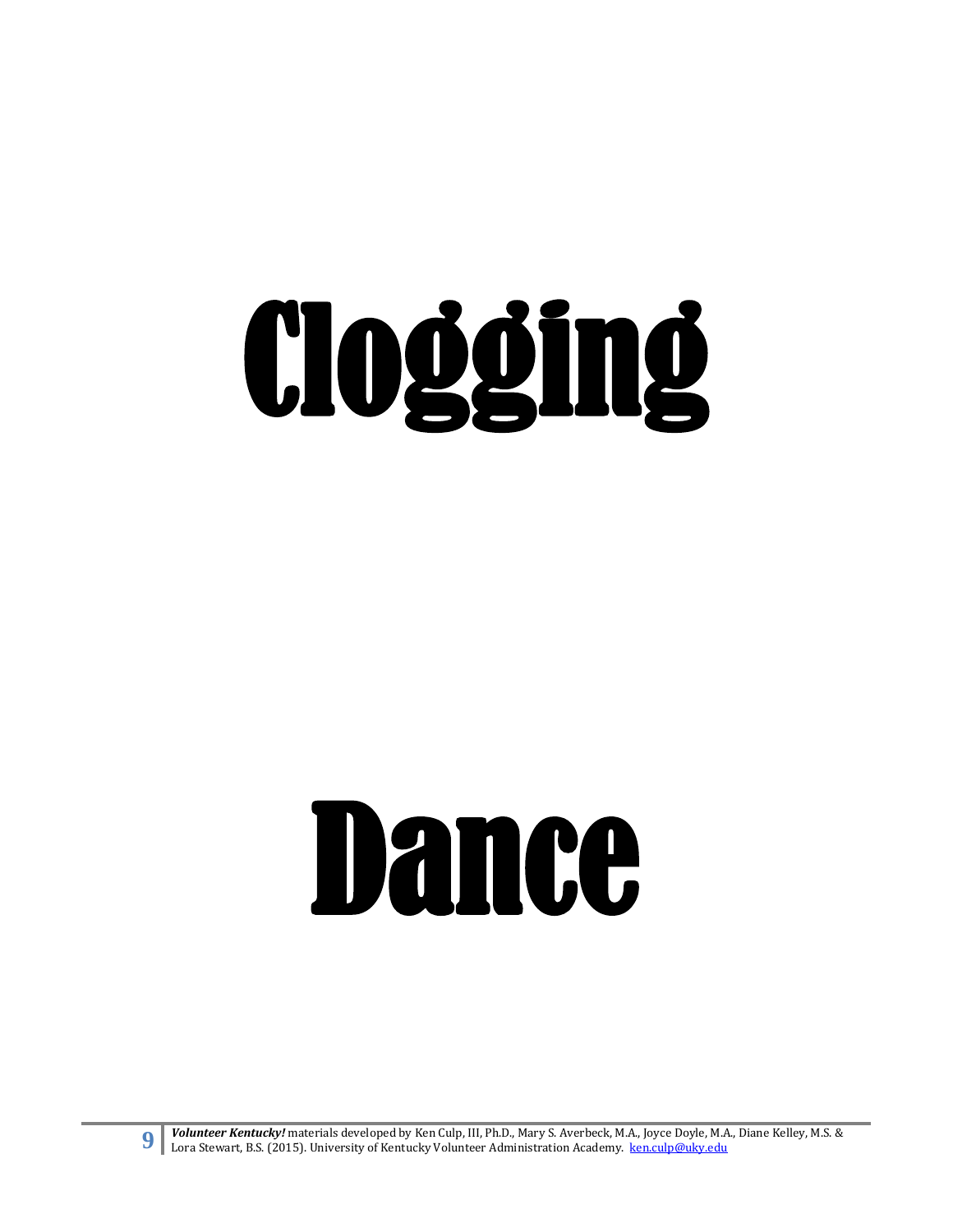## Viceroy

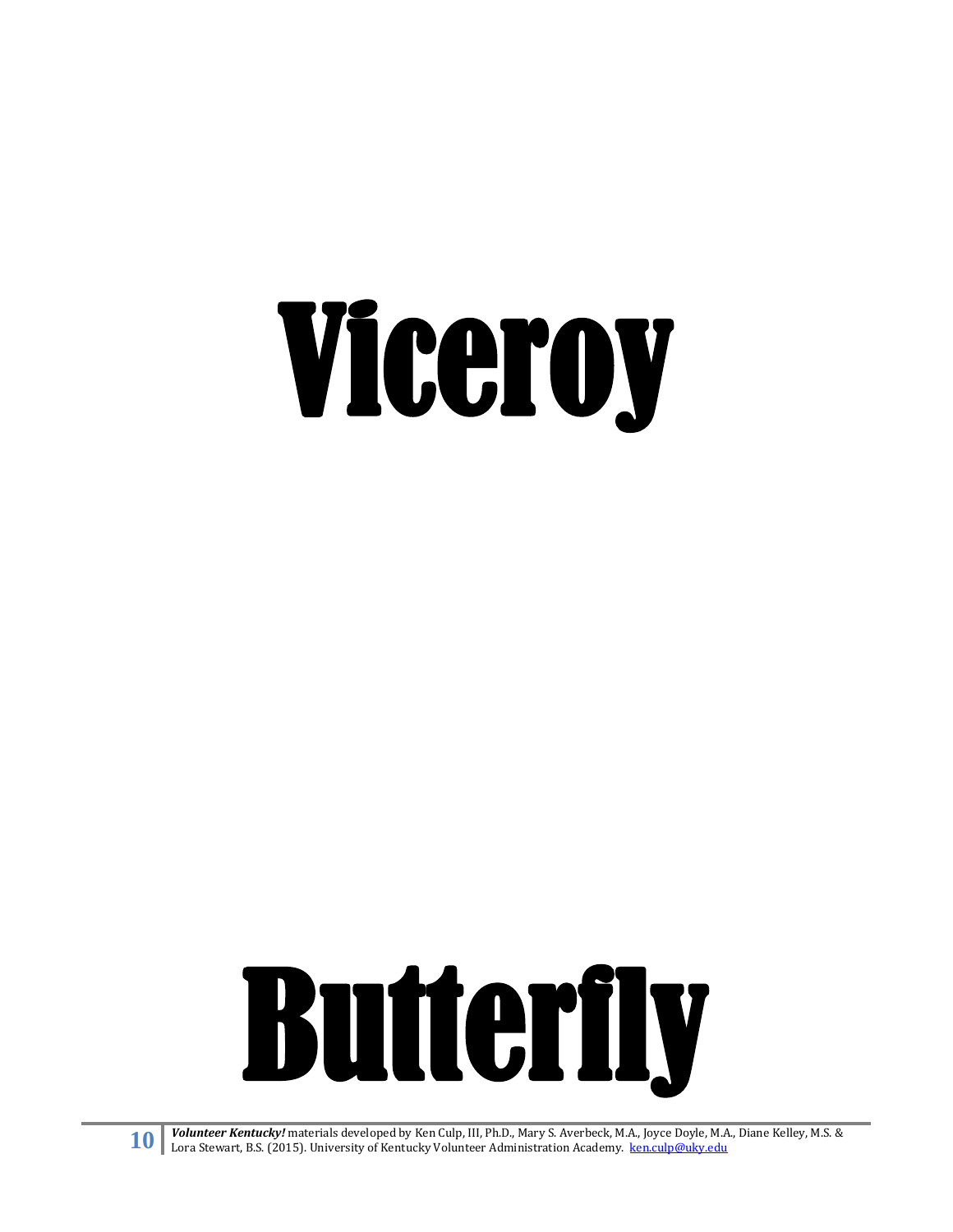### Fish

### Spotted Bass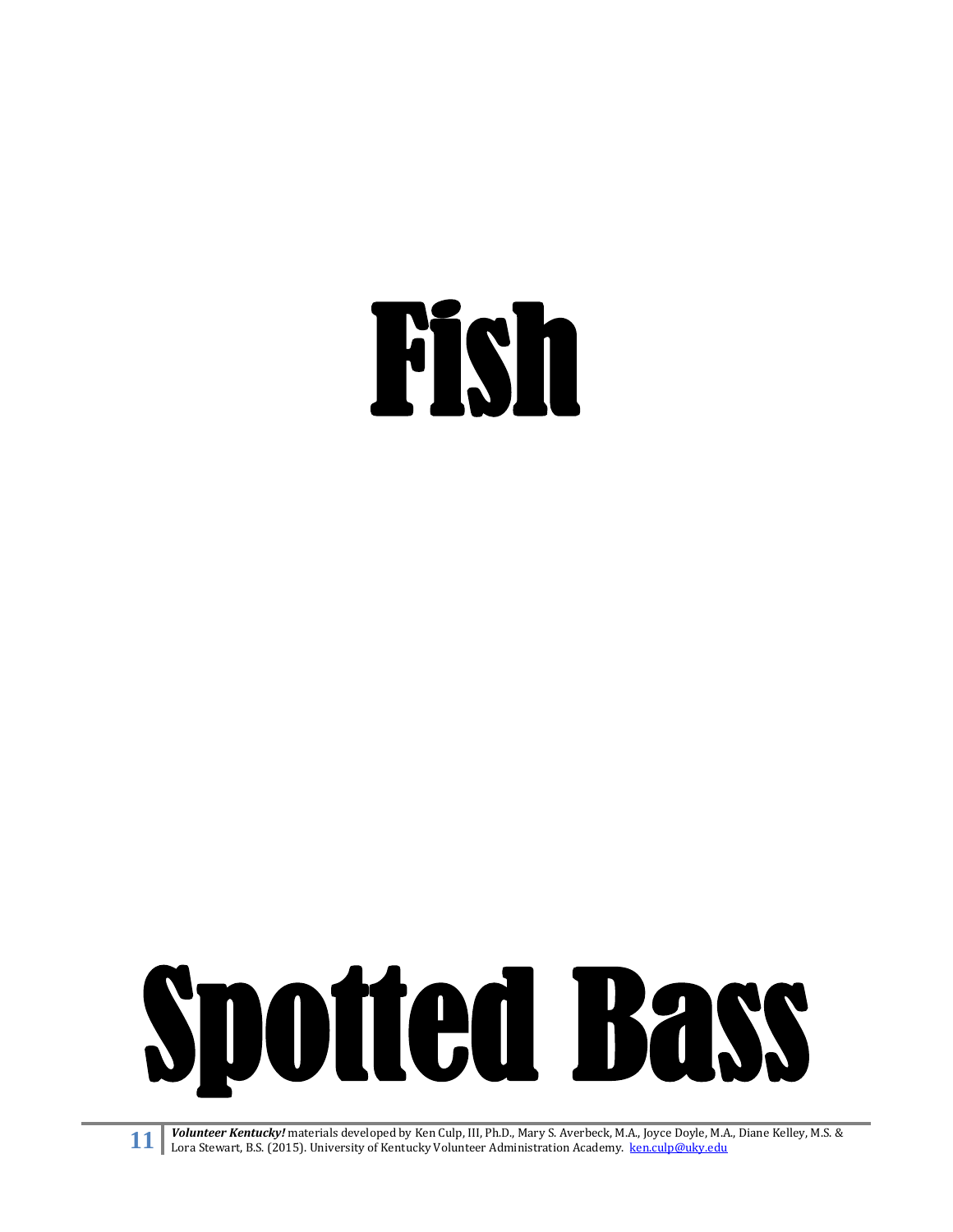# Brachiopod

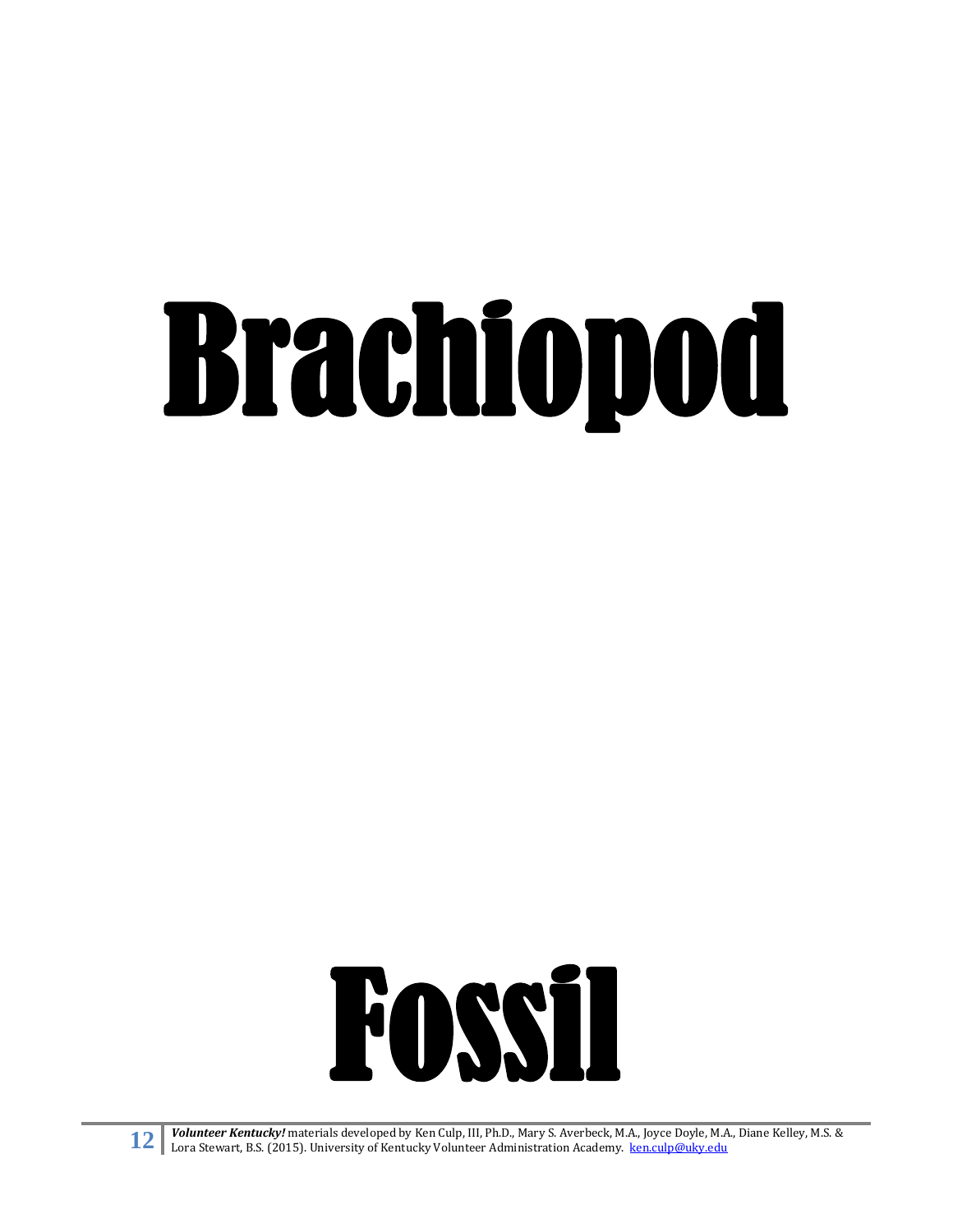### Coal

### Mineral